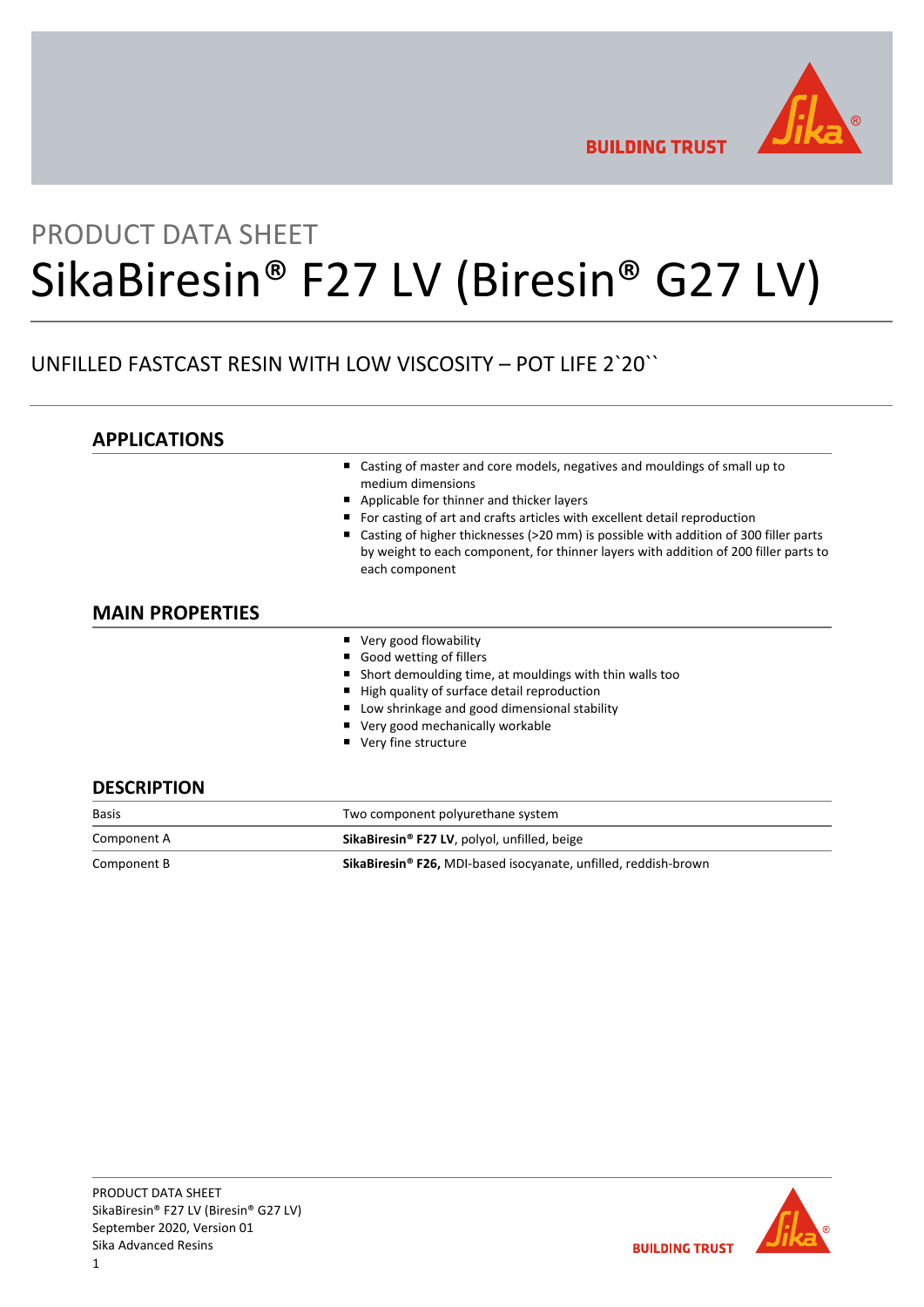| <b>PHYSICAL PROPERTIES</b>           |                    | Polyol (A)          | Isocyanate (B)               |
|--------------------------------------|--------------------|---------------------|------------------------------|
| Components                           |                    | SikaBiresin® F27 LV | SikaBiresin <sup>®</sup> F26 |
| Viscosity, 25 °C                     | mPa.s              | $~\sim$ 50          | $\sim$ 25                    |
| Density                              | g/cm <sup>3</sup>  | 1.0                 | 1.15                         |
| Mixing ratio A:B                     | in parts by weight | 100                 | 100                          |
|                                      |                    | Mixture             |                              |
| Colour                               |                    | beige               |                              |
| Viscosity, 25 °C                     | mPa.s              | $\sim$ 35           |                              |
| Pot life, room temperature, 200 g    | min                | $^{\sim}$ 2`20``    |                              |
| Demoulding time, room<br>temperature | min                | >15                 |                              |
| Curing time, room temperature        | d                  | $~^{\sim}$ 3        |                              |

# **MECHANICAL PROPERTIES**

| approx. values      |                |                   |       |
|---------------------|----------------|-------------------|-------|
| Density             | ISO 1183       | g/cm <sup>3</sup> | 1.1   |
| Shore hardness      | <b>ISO 868</b> | ۰                 | D 70  |
| Flexural modulus    | <b>ISO 178</b> | <b>MPa</b>        | 1,050 |
| Flexural strength   | <b>ISO 178</b> | <b>MPa</b>        | 45    |
| Tensile strength    | <b>ISO 527</b> | MPa               | 30    |
| Elongation at break | <b>ISO 527</b> | %                 | 18    |
| Impact resistance   | <b>ISO 179</b> | kJ/m <sup>2</sup> | 23    |

# **THERMAL AND SPECIFIC PROPERTIES**

approx. values

| Heat deflection temperature | <b>ISO 75B</b>                                                      | °C                                                                                                                                                                                                                                                                                                                                                                                                                                                                                                                                                                                                                                                                                                                                                                                                                                                                                                                                                                       | 75                                                         |
|-----------------------------|---------------------------------------------------------------------|--------------------------------------------------------------------------------------------------------------------------------------------------------------------------------------------------------------------------------------------------------------------------------------------------------------------------------------------------------------------------------------------------------------------------------------------------------------------------------------------------------------------------------------------------------------------------------------------------------------------------------------------------------------------------------------------------------------------------------------------------------------------------------------------------------------------------------------------------------------------------------------------------------------------------------------------------------------------------|------------------------------------------------------------|
| <b>PACKAGING UNITS</b>      |                                                                     |                                                                                                                                                                                                                                                                                                                                                                                                                                                                                                                                                                                                                                                                                                                                                                                                                                                                                                                                                                          |                                                            |
|                             | Polyol (A), SikaBiresin® F27 LV<br>Isocyanate (B), SikaBiresin® F26 |                                                                                                                                                                                                                                                                                                                                                                                                                                                                                                                                                                                                                                                                                                                                                                                                                                                                                                                                                                          | $6 \times 1$ kg / 20 kg<br>6 x 1 kg / 5 kg / 20 kg / 50 kg |
| <b>PROCESSING DATA</b>      |                                                                     |                                                                                                                                                                                                                                                                                                                                                                                                                                                                                                                                                                                                                                                                                                                                                                                                                                                                                                                                                                          |                                                            |
|                             | п<br>п<br>paint is recommended.                                     | The material, processing and mould temperature should be at least $18 - 25$ °C.<br>Both components must be shaken well before use.<br>Recommended release agents are Sika® Liquid Wax-815 or Sika® Pasty Wax-818.<br>For more information, see Product Data Sheets of the release agents.<br>Pay attention to dry conditions and dry mould surfaces while processing.<br>Porous surfaces have to be well sealed before.<br>If fillers are used, mix them thoroughly into the A component or half in each<br>component before mixing the components.<br>Both components have to be mixed thoroughly according to mixing ratio and<br>poured immediately into the released mould with beginning at the lowest point.<br>For cleaning the final part from release agent residues, we recommend Sika®<br>Reinigungsmittel-5. Before use of other cleaners, compatibility must be tested.<br>Before overpainting, the parts have to be grinded or sandblasted. A polyurethane |                                                            |

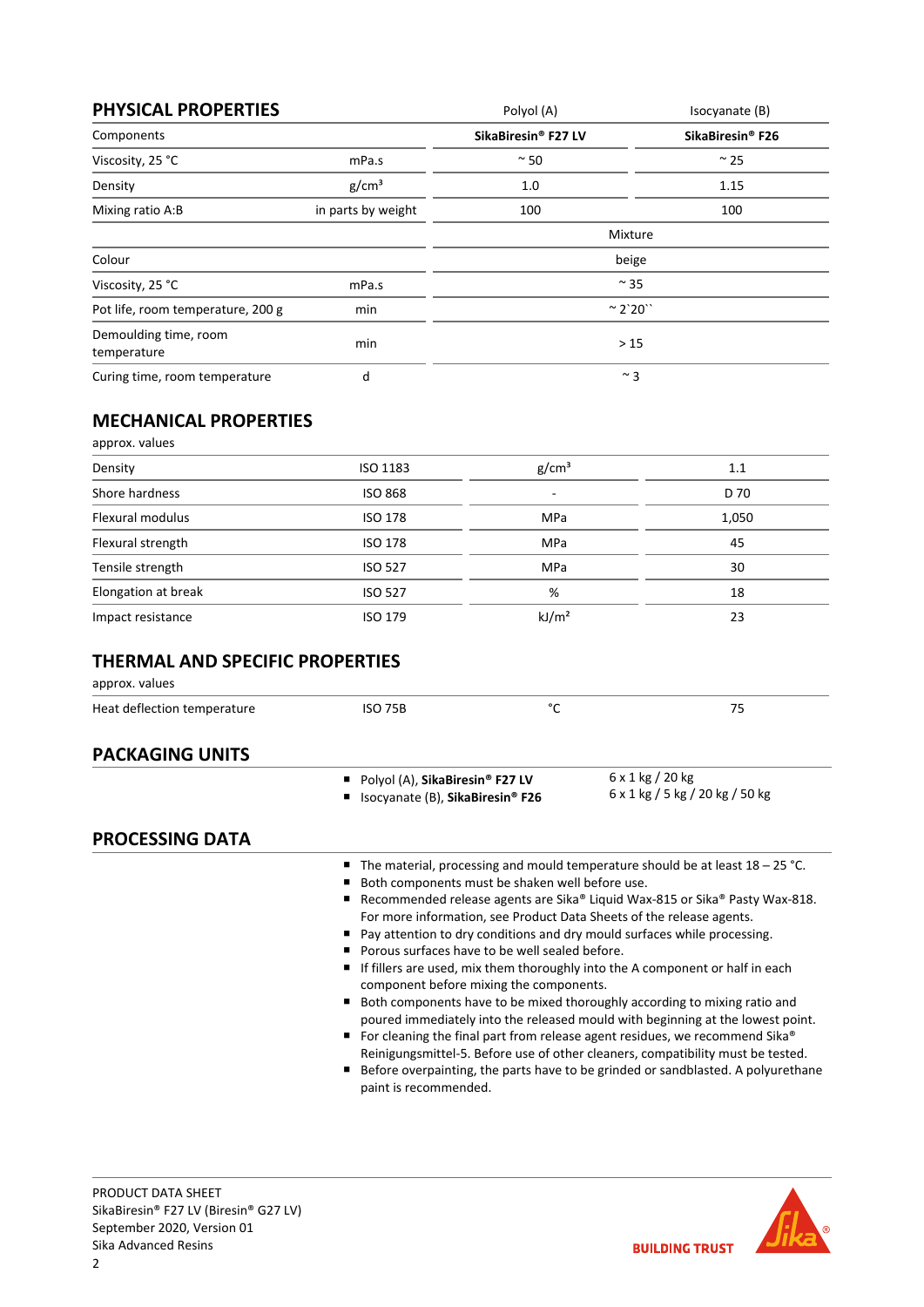# **STORAGE CONDITIONS**

| Shelf life          | Polyol (A), SikaBiresin <sup>®</sup> F27 LV    | 12 months                                                                                                                                                                                                               |  |  |
|---------------------|------------------------------------------------|-------------------------------------------------------------------------------------------------------------------------------------------------------------------------------------------------------------------------|--|--|
|                     | ■ Isocyanate (B), SikaBiresin <sup>®</sup> F26 | 12 months                                                                                                                                                                                                               |  |  |
| Storage temperature | Polyol (A), SikaBiresin <sup>®</sup> F27 LV    | $18 - 25 °C$                                                                                                                                                                                                            |  |  |
|                     | ■ Isocyanate (B), SikaBiresin® F26             | $18 - 25 °C$                                                                                                                                                                                                            |  |  |
| Crystallization     | occur.                                         | ■ After prolonged storage at low temperature, crystallization of components may<br>■ This is easily removed by warming up for a sufficient time to a maximum of 70 °C.<br>Allow to cool to room temperature before use. |  |  |
| Opened packagings   | ingress.                                       | ■ Containers must be closed tightly immediately after use to prevent moisture<br>■ The residual material needs to be used up as soon as possible.                                                                       |  |  |

## **FURTHER INFORMATION**

The information herein is offered for general guidance only. Advice on specific applications is available on request from the Technical Department of Sika Advanced Resins. Copies of the following publications are available on request: Safety Data Sheets

## **BASIS OF PRODUCT DATA**

All technical data stated in this document are based on laboratory tests. Actual measured data may vary due to circumstances beyond our control.

## **HEALTH AND SAFETY INFORMATION**

For information and advice regarding transportation, handling, storage and disposal of chemical products, users shall refer to the actual Safety Data Sheets containing physical, ecological, toxicological and other safety‐related data.

## **LEGAL NOTICE**

The information, and, in particular, the recommendations relating to the application and enduse of Sika products, are given in good faith based on Sika's current knowledge and experience of the products when properly stored, handled and applied under normal conditions in accordance with Sika's recommendations. In practice, the differences in materials, substrates and actual site conditions are such that no warranty in respect of merchantability or of fitness for a particular purpose, nor any liability arising out of any legal relationship whatsoever, can be inferred either from this information, or from any written recommendations, or from any other advice offered. The user of the product must test the product's suitability for the intended application and purpose. Sika reserves the right to change the properties of its products. The proprietary rights of third parties must be observed. All orders are accepted subject to our current terms of sale and delivery. Users must always refer to the most recent issue of the local Product Data Sheet for the product concerned, copies of which will be supplied on request.